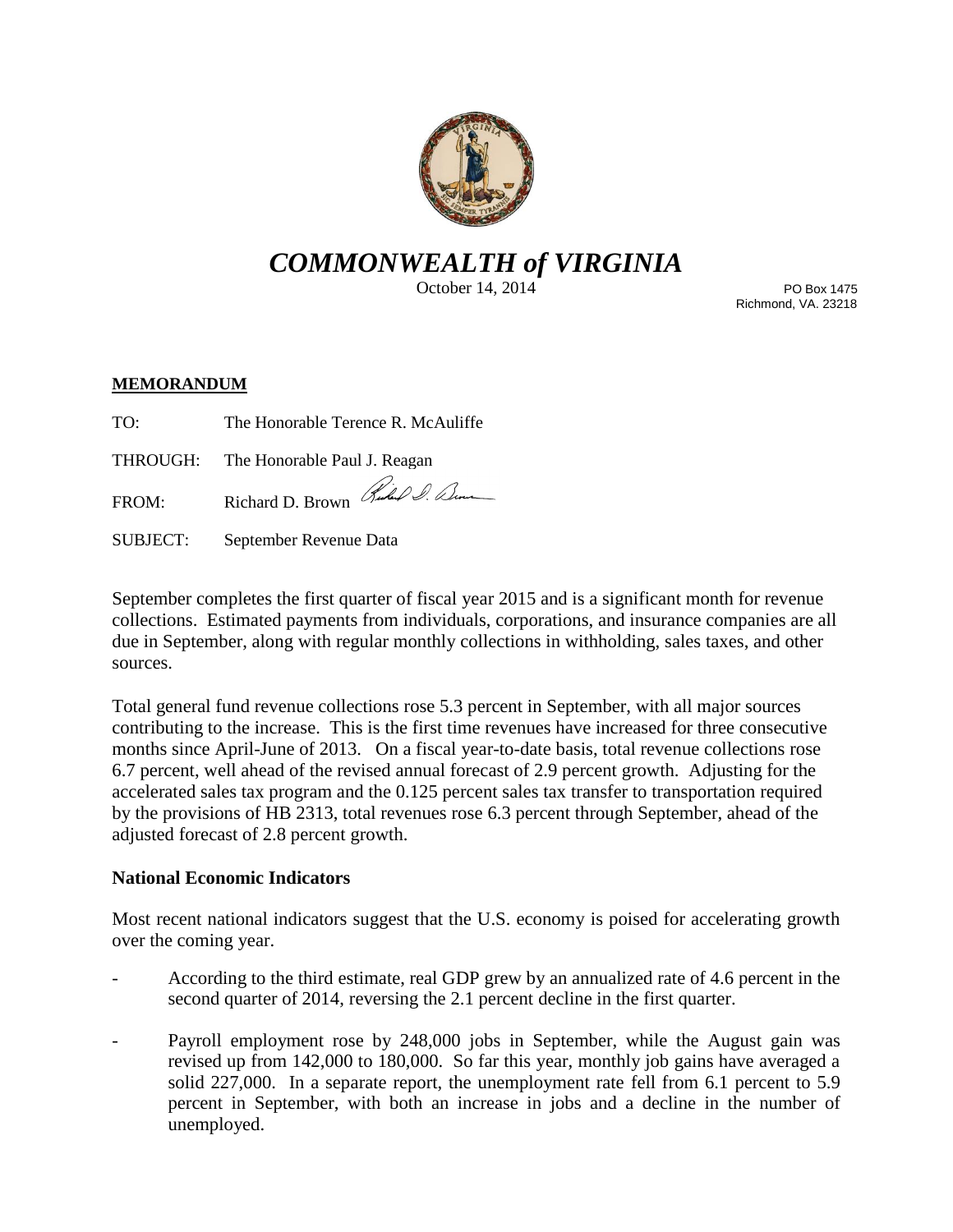- Initial claims for unemployment fell by 1,000 to 287,000 during the week ending October 4th. The four-week moving average fell by 7,250 to 287,750, a new cyclical low. The claims data have been below 300,000 for four consecutive weeks, a post-recession first. In prior expansions, claims have stayed below 300,000 only for brief periods in early 2006 and late 1999 and 2000.
- The Conference Board's index of leading indicators rose 0.2 percent in August following a 1.1 percent increase in July. The index has increased in twelve of the last thirteen months.
- Following an unexpectedly large jump in August, the Conference Board's index of consumer confidence fell 7.4 points to 86.0 in September, reversing the gains in the third quarter and pulling the index to its lowest level since May. Although both components contributed negatively to the index, the decline was mainly driven by the expectations component. Despite the significant drop in September, the three-month moving average still rests at 89.9, which, except for last month, is the highest since December 2007.
- Activity in the manufacturing sector slowed in September, with the Institute of Supply Management index falling from 59.0 to 56.6; however, the index remains well above the expansionary threshold of 50.0.
- The CPI fell 0.2 percent in August and stands 1.7 percent above August 2013. Core inflation (excluding food and energy prices) was flat in August, the first failure to advance in almost four years. Core inflation has increased 1.7 percent from a year ago.
- The Federal Reserve announced at its September meeting that it will keep the federal funds target rate at 0.0 to 0.25 percent, and will continue winding down its quantitative easing program.

# **Virginia Economy**

In Virginia, payroll employment grew 0.4 percent from August of last year. Northern Virginia posted growth of 0.4 percent, Richmond-Petersburg grew 1.8 percent, and Hampton Roads employment was flat with last year. The seasonally adjusted unemployment rate in the Commonwealth rose 0.3 percentage point to 5.6 percent in August. The unemployment rate has increased in three of the last four months and is the same as a year ago.

The Virginia Leading Index rose 0.2 percent in August after advancing 0.3 percent in July. The U.S. leading index, initial unemployment claims, and future employment improved in August, while auto registrations and building permits declined. The indexes for Richmond, Lynchburg, Hampton Roads, Charlottesville, Danville, and Winchester advanced, while the indexes for Roanoke, Bristol, and Blacksburg declined. The indexes for Northern Virginia and Harrisonburg were unchanged.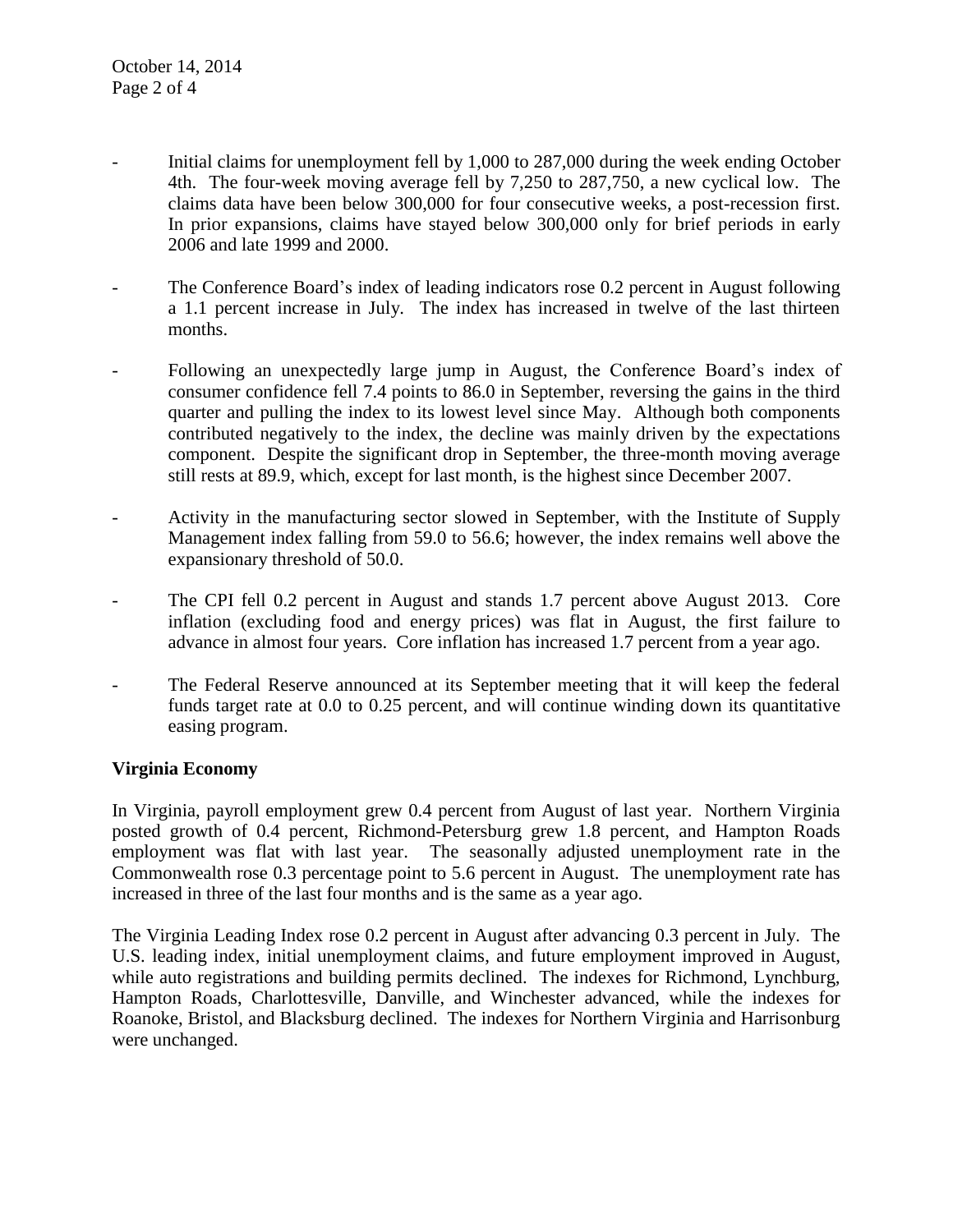## **September Revenue Collections**

Total general fund revenue collections rose 5.3 percent in September, with all major sources contributing to the increase. Collections for recordation taxes increased 1.9 percent – the first increase in more than a year. On a fiscal year-to-date basis, total revenue collections rose 6.7 percent in September compared with the same period last year, well ahead of the interim annual forecast of 2.9 percent growth. Adjusting for the accelerated sales tax program and the 0.125 percent sales tax transfer to transportation required by the provisions of HB 2313, total revenues rose 6.3 percent through September, ahead of the adjusted forecast of 2.8 percent growth.

*Net Individual Income Tax (69% of general fund revenues)*: Through the first quarter of the fiscal year, collections of net individual income tax rose 7.6 percent from the same period last year, ahead of the annual estimate of 3.4 percent growth. Performance in each component of individual income tax is as follows:

*Individual Income Tax Withholding (64% of general fund revenues)*: With an additional deposit day compared with last year, collections of payroll withholding taxes rose 8.3 percent in September. Year-to-date, withholding collections are 6.3 percent ahead of the same period last year, leading the revised annual estimate of 2.7 percent growth.

*Individual Income Tax Nonwithholding (16% of general fund revenues)*: September is a significant month for collections in this source, since the first estimated payment for fiscal year 2015 is due. Collections rose 2.8 percent in September from last year. Yearto-date collections were \$427.7 million compared with \$372.8 million in the same period last year, rising by 14.7 percent and ahead of the annual estimate of 6.3 percent growth.

*Individual Income Tax Refunds*: Through September, TAX has issued \$123.5 million in refunds compared with \$118.6 million during the same period last year. Year-to-date, refunds have risen 4.1 percent, ahead of the annual estimate of 3.6 percent growth.

*Sales Tax (19% of general fund revenues)*: Collections of sales and use taxes, reflecting August sales, rose 3.5 percent in September. On a year-to-date basis, collections have risen 4.6 percent, ahead of the annual estimate of 4.4 percent growth. Adjusting for the partial repeal of the accelerated sales tax program and the 0.125 percent sales tax transfer required by HB 2313, sales tax collections have grown by 3.0 percent year-to-date, tracking the economic-base forecast of 3.4 percent growth.

*Corporate Income Tax (4% of general fund revenues)*: As with nonwithholding, September is a significant month in corporate income tax collections, since the first estimated payment for the fiscal year is due in September. Collections of corporate income tax grew 6.9 percent in September from September of last year. Through the first quarter of the fiscal year, collections in this source have grown 12.4 percent from the same period last year, ahead of the annual estimate of a 0.9 percent decline.

*Wills, Suits, Deeds, Contracts (2% of general fund revenues)*: Collections of wills, suits, deeds, and contracts – mainly recordation tax collections – were \$26.4 million in September, compared with \$25.9 million in September of last year. The 1.9 percent growth in September ended 13